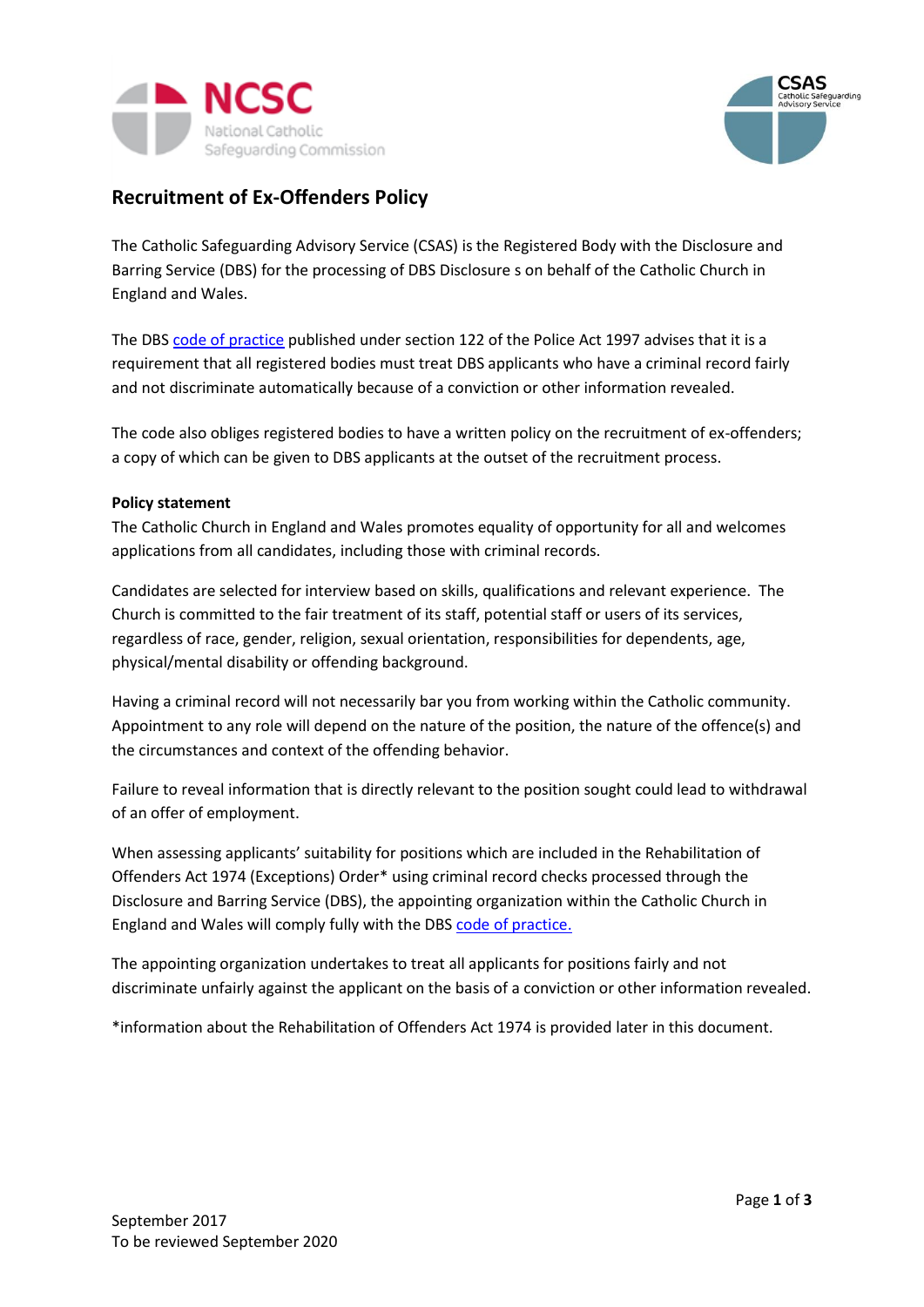



The organizations that make up the Catholic community in England and Wales undertake to fulfil the following responsibilities in the recruitment and appointment of individuals to paid or voluntary roles:

- A DBS Disclosure will only be requested when it has been assessed that the role being recruited to is eligible for a Disclosure (where the position is one that is included in the Rehabilitation of Offenders Act 1974 (Exceptions) Order 1975 as amended, and where appropriate Police Act Regulations as amended);
- At the outset of the recruitment process, this policy statement on the recruitment of exoffenders will be made known and made available to all applicants for whom a criminal record Disclosure (DBS Disclosure) will be required;
- Where a DBS Disclosure is required, all application forms, job adverts and recruitment briefs will contain a statement that an application for a DBS Disclosure will be submitted in the event of the individual being offered the position. A statement will also be made about the requirement for criminal records to be disclosed at interview stage;
- Subjects of DBS Disclosure s will be made aware of the existence of the DBS Code of Practice and a copy will be made available on request;
- At interview, or in a separate discussion, an open and measured discussion will take place on the subject of any offences or other matter that might be relevant to the position. (Unless the nature of the role allows questions to be asked about your entire criminal record, only "unspent" convictions as defined in the Rehabilitation of Offenders Act 1974 must be disclosed.);
- Suitable training to identify and assess the relevance and circumstances of offences will be provided for all those who are involved in the recruitment process. Appropriate guidance about the relevant legislation relating to the appointment of ex-offenders, e.g. the Rehabilitation of Offenders Act 1974, will also be provided;
- Any matter revealed on a DBS Certificate will be discussed with the individual seeking the position before withdrawing a conditional offer of employment.

## The Rehabilitation of Offenders Act 1974

This Act primarily exists to support the rehabilitation into employment of reformed offenders who have stayed on the right side of the law. Under the 1974 Act, following a specified period of time which varies according to the disposal administered or sentence passed, cautions and convictions (except those resulting in prison sentences of over four years and all public protection sentences\*) may become spent. As a result, the offender is regarded as rehabilitated.

\*A public protection sentence, the provisions for which are set out in Part 12 of the Criminal Justice Act 2003 and Part 8 of the Armed Forces Act 2006, means a sentence of imprisonment or detention imposed for specified sexual and violent offences.

For most purposes the 1974 Act treats a rehabilitated person as if he or she had never committed, or been charged with charged or prosecuted for or convicted of or sentenced for the offence.